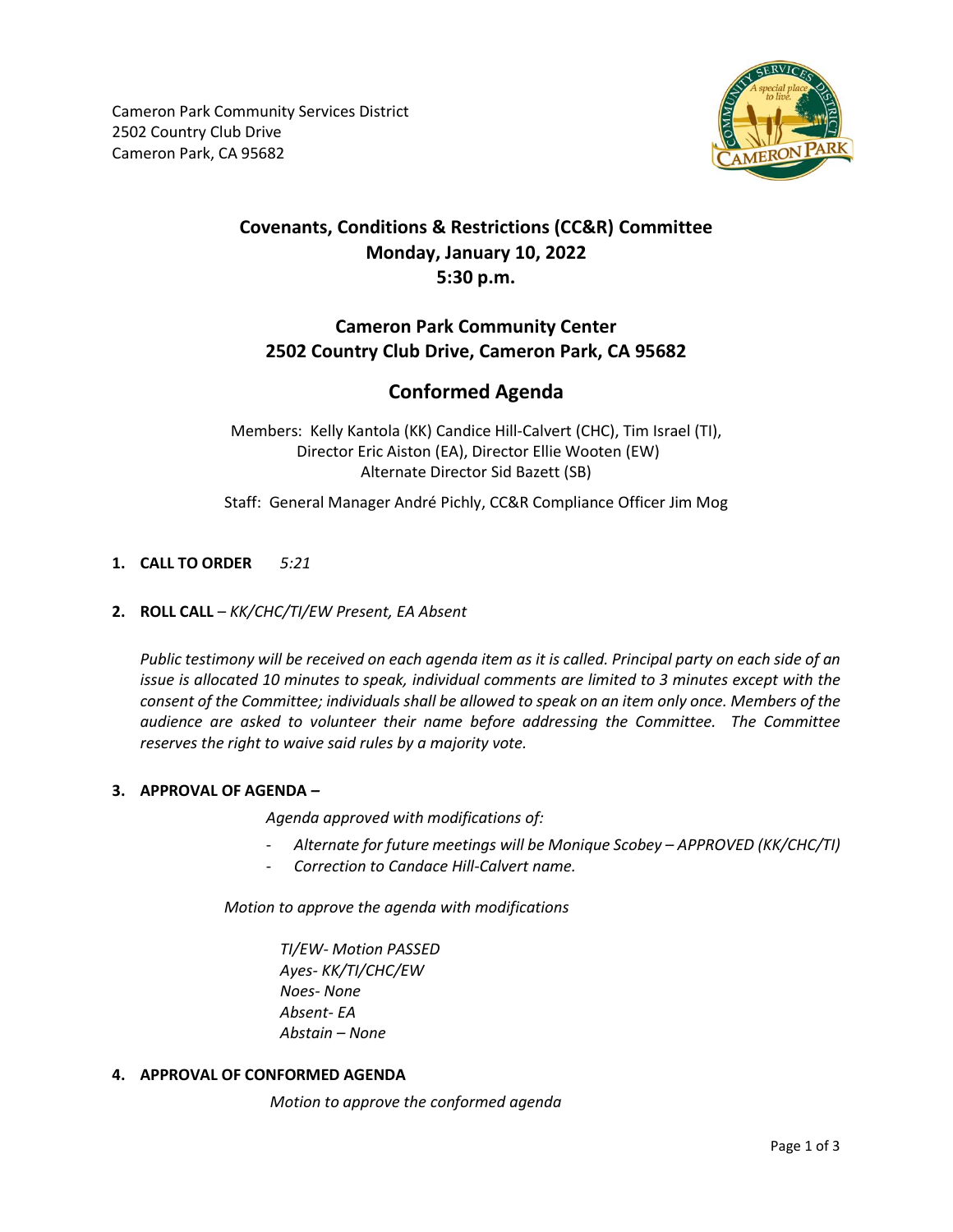*EW - Motion PASSED Ayes- EW Noes- None Absent- EA Abstain – None*

**5. OPEN FORUM** *– No public attending*

*Members of the public may speak on any item not on the agenda that falls within the responsibilities of the Committee.*

#### **DEPARTMENT MATTERS**

**6. Designation of Chair and Vice Chair for the CC&R Committee** (A. Pichly) – *tabled until February*

*2022 meeting.*

**7. Welcome to 2022 CC&R Committee** (J. Mog) *– Item numbers on original agenda are labeled*

*incorrectly.*

- **8. Work Plan 2022** (A. Pichly, J. Mog, Committee Members)
- **9. Determine Date and Time for 2022 CC&R Committee Meetings** (A. Pichly)
	- o *Date and Time for 2022 CC&R Meetings stays the same.*

#### **10. MONTHLY STAFF REPORT**

- a. Open Violations, CC&R Violation Manager Case Detail Report (written report)
	- o Total Cases Open = 52
		- **-** Initial Notices 8
		- **-** Referred to Legal 0
		- **-** Pre-Legal Notices 0
		- **-** Final Notices 5
	- o Courtesy Notices 10
	- $\circ$  Variance 1 (renewal forthcoming)
	- o Prior Month's Cleared Cases 22
	- b. Architectural Review Projects Period 12/2/21 1/5/21
		- o Projects Reviewed 16
		- o Approved 16

#### **11. Staff Updates**

o CC&R Support Staff Hired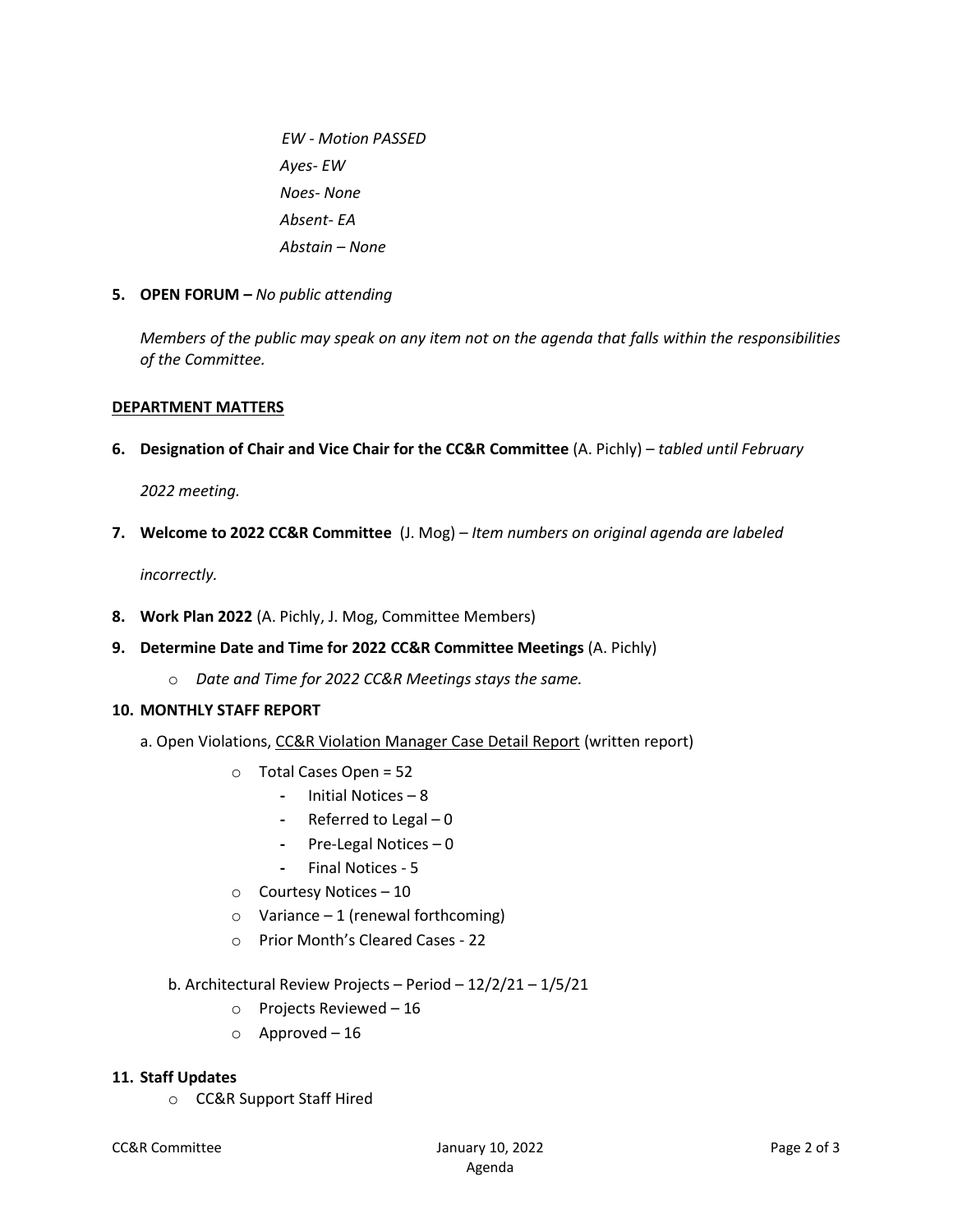#### **12. Items for Future CC&R Committee Agendas**

- o 3248 Chasen Drive Variance Expiration for Commercial Vehicles
	- o *Designation of Chair and Vice Chair will be in February 2022 meeting.*
	- o *2022 CC&R Department Work Plan for approval*

#### **13. Items to take to the Board of Directors**

o 2022 CC&R Department Work Plan

#### **14. MATTERS TO AND FROM COMMITTEE MEMBERS & STAFF**

#### **15. ADJOURNMENT** *6:31*

Conformed Agenda Prepared by:

 $\frac{1}{2}$ 

Lindsay Dorosh Board Secretary

Conformed Agenda Approved by:

Note  $\blacklozenge$ 

\_\_\_\_\_\_\_\_\_\_\_\_\_\_\_\_\_\_\_\_\_\_\_\_\_\_\_\_\_\_\_\_\_\_ [Kelly W. Kantola \(Mar 8, 2022 08:50 PST\)](https://secure.na2.adobesign.com/verifier?tx=CBJCHBCAABAAGZ96URGxBAX3CfgPRhLntdgHyzoIcDOt)

Kelly Kantola, Chair CC&R Committee